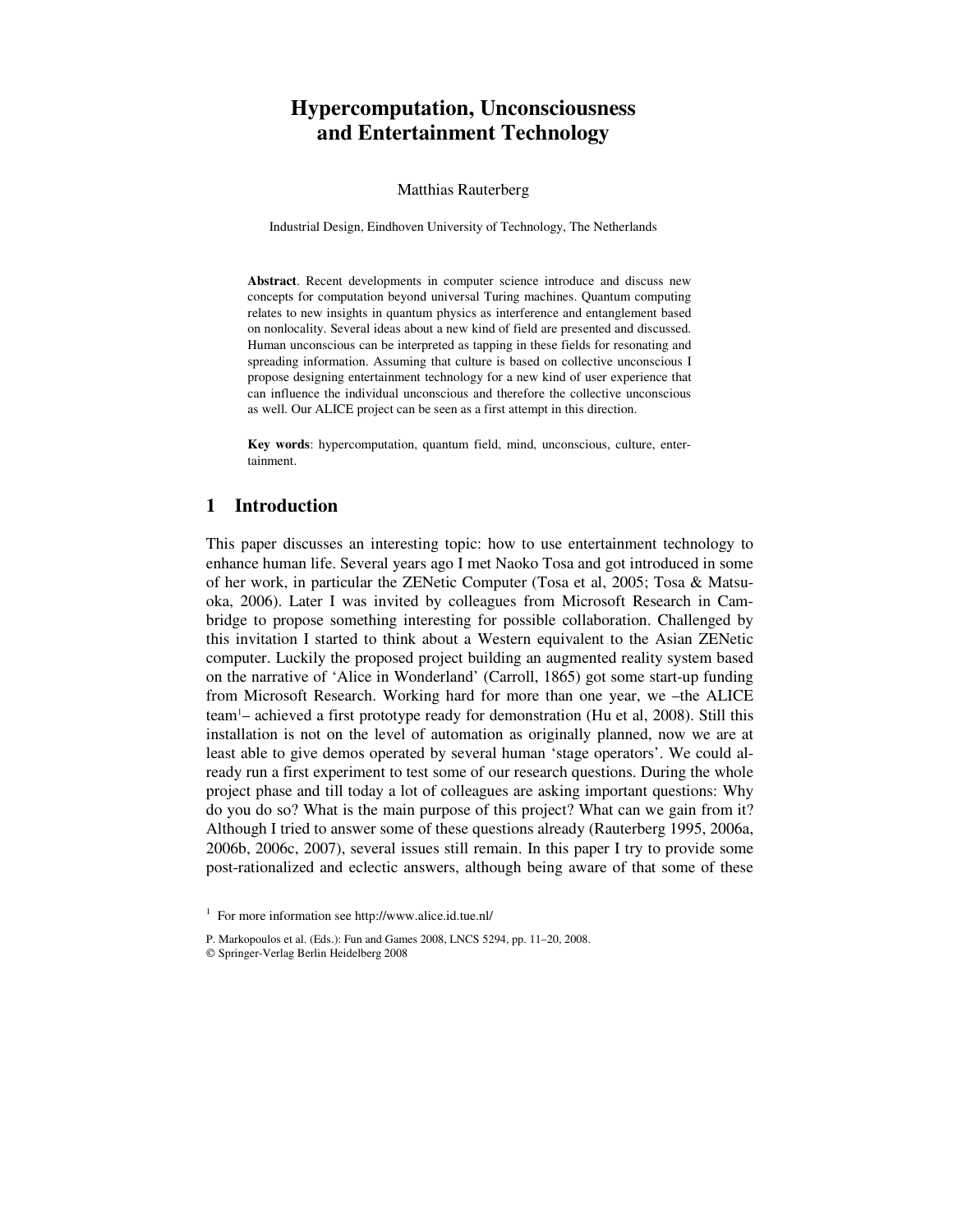answers might be perceived as speculative, if not inconclusive or even just wrong. Don't worry, lean back, relax and enjoy reading; the 'quantum world' does not like linear causality anyway!

## **2 Hypercomputation and the Mind**

The approach to mathematics, to formulate all the axioms needed to deduce all the truths in a particular branch of mathematics *mechanistically* by removing all unrecognized assumptions based on intuition, became known as the Hilbert Program. This search for axioms became something of a Holy Grail, although Hilbert, who had great respect for the role played by human intuition in the practice of mathematics, never recommended this program named after him (Devlin, 2002). This mechanistically approach to mathematics was complemented with the ideas of Turing (1937, 1938) in which the so called Turing machine was introduced: "A Turing machine is a finite-state machine associated with an external storage or memory medium" (Minsky, 1967, p. 117). The properties of Turing's 'universal machine' have long sustained functionalist intuitions about the nature of cognition. Eliasmith (2002) showed that there is a logical problem with standard functionalist arguments for multiple realizability. He further argued that functionalism is not a useful approach for understanding what it is to have a mind. In particular, it is shown that the difficulties involved in distinguishing implementation from function make multiple realizability claims un-testable and un-informative. As a result, Eliasmith concluded that the role of Turing machines as a concept to conceptualize the *mind* needs to be reconsidered.

A Turing machine provides a mathematical definition of the natural process of calculating. It rests on trust that a procedure of reason can be reproduced mechanically. Turing's analysis of the concept of mechanical procedure in terms of a finite machine convinced Gödel of the validity of the Church thesis (Church, 1936). Gödel's (1951) later concern was if mental procedures cannot go beyond mechanical procedures as Turing recommended, it would imply the same kind of limitation on human mind. Therefore he decided to treat Turing's argument as inconclusive. The question then is: to which extent a computing machine operating by finite means could provide an adequate model of human intelligence. Lupacchini (2007) argued that a rigorous answer to this question can be given by developing Turing's considerations on the nature of mental processes. For Turing such processes are the consequence of physical processes and he seems to be led to the conclusion that quantum mechanics could help to find a more comprehensive explanation of them. The new view that Turing machines are not the most powerful computing mechanisms was already accepted by Turing himself, who showed in 1939 that his Turing machines with 'oracles' were more powerful than his Turing machines without oracles. This idea of an oracle leads us via *non-determinism* directly to the uncertainty principle in quantum mechanics of Heisenberg (1930). To go beyond the universal Turing machine, hypercomputation is introduced and discussed (Hanson, 2000; Mulhauser,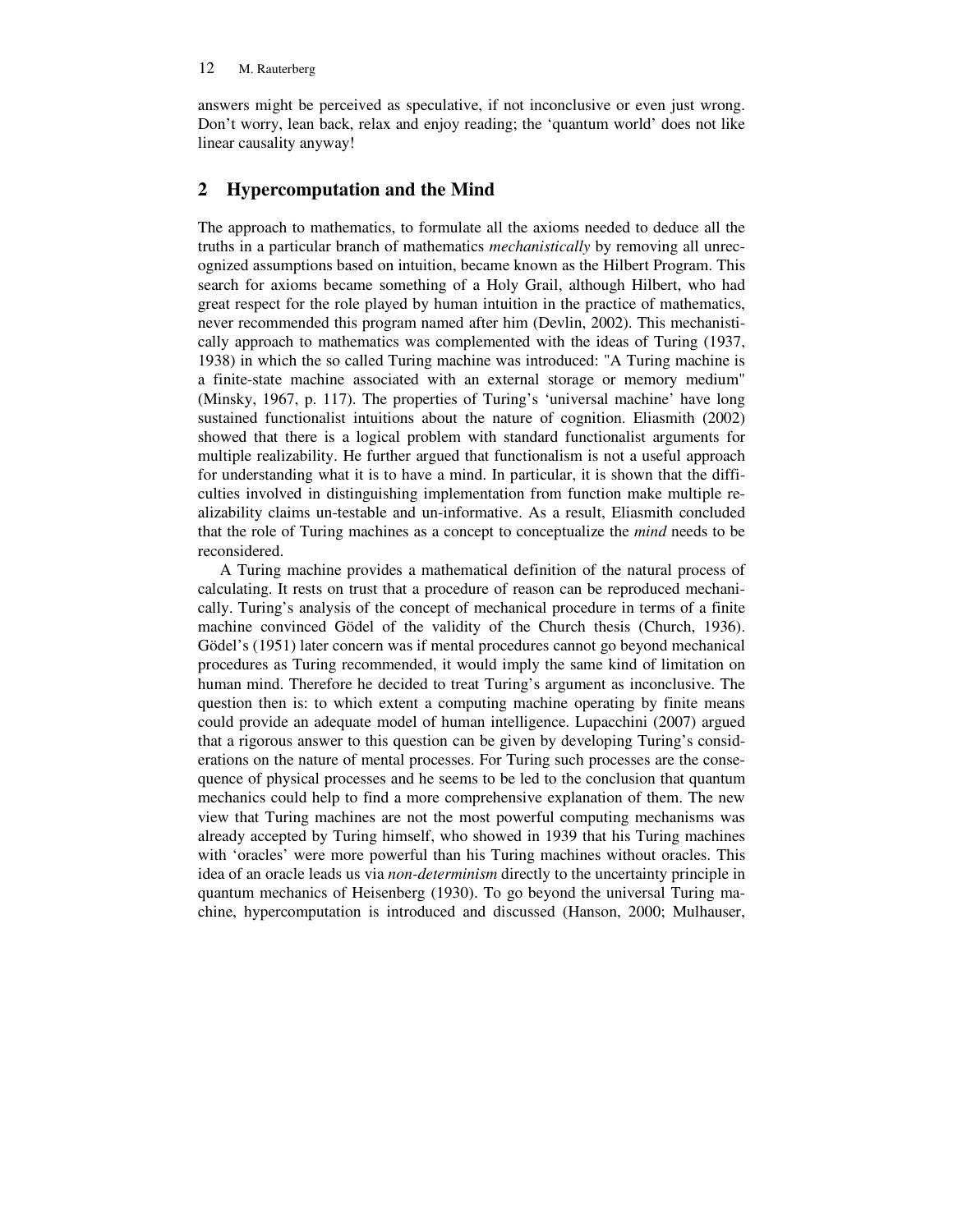1998, 2001; Ord, 2006) and is also known as super-Turing, non-standard or nonrecursive computation.

Nowadays hypercomputation is the computation of numbers or functions that cannot be computed in the sense of Turing i.e. cannot be computed with paper and pencil in a finite number of steps by a 'human mind' working effectively (Copeland, 2004). Hypercomputers are supposed to solve problems that lie beyond the scope of the standard universal Turing machine by having access to calculation processes with infinite time and to a 'supranatural' memory with infinite information (e.g., Bennett & DiVincenzo, 2000). Bringsjord and Arkoudas (2004, p167) asked, "one of the things that we don't know is whether the human mind hypercomputes, or merely computes – this despite informal arguments from Gödel, Lucas, Penrose and others – for the view that, in light of the incompleteness theorem, the human mind has powers exceeding those of Turing Machines and their equivalents". So far we know enough to assume that our mind is at least a hypercomputer.

## **3 Quantum Physics and Intuition**

Turing used the concept 'machine' for describing mechanical processes and did not emphasize any distinction between a human 'worker-to-rule' and a physical system. If Turing was thinking about mental operations, it is unclear what he thought the brain was doing when it saw the truth in a manner that could not be modeled computably. Turing explained the principle that his universal machine could simulate any machine, if the behavior of these machines is in principle predictable by calculation, in contrast to the indeterminacy principle in quantum mechanics where such kind of predictions is even theoretically impossible. At the end of his life he came up with his 'Turing Paradox': that the standard principles of quantum mechanics imply that in the limit of continuous observation a quantum system cannot evolve. Turing's 'paradox (also know as the 'watched pot problem') in quantum measurement theory, is now called the *quantum Zeno effect* (Itano, Heinzen, Bollinger & Wineland, 1990). This effect is relevant to the new technology of quantum 'interaction free measurement' (Hodges, 2008). The quantum Zeno effect states that if we find a system in a particular quantum state, and repeatedly check whether it is still in that state, it will remain in that state. The watched quantum pot never boils (Vaidman, 2008). This looks as if human actions -although indirectly- can have an influence on quantum states (Nelson et al, 2002). Recent experimental evidence in physics suggests quantum non-locality occurring in [sub]conscious and unconscious brain function, and functional quantum processes in molecular biology are becoming more and more apparent. Moreover macroscopic quantum processes are being proposed as intrinsic features in cosmology, evolution and social interactions (Nelson, 2002a, 2002b, 2002c).

Quantum and vacuum physics shows that there is an *interconnecting layer* in nature, beyond the connectivity we are familiar with. Einstein claimed that no connection between particles can be achieved beyond light speed (the 'local' hypothesis); on the other side it seems to be possible to synchronize quantum states immediately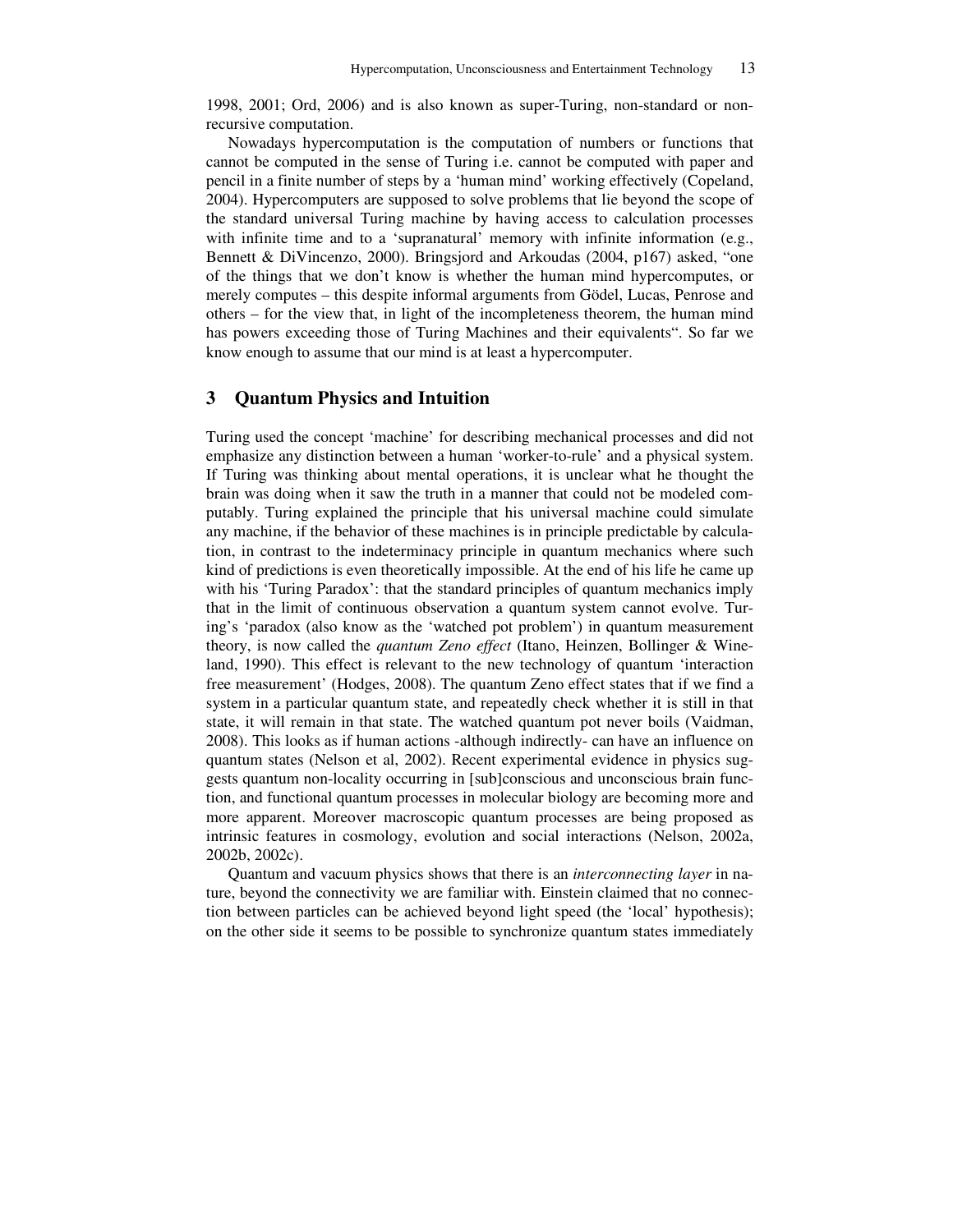(the 'non-local' hypothesis; see Aspect et al, 1982a, 1982b; Aspect, 2007). Bohm (1951) laid most of the theoretical foundations for the Einstein, Podolsky and Rosen (1935) experiments performed by Aspect et al (1982a, 1982b). These experiments demonstrated that if two quantum systems interact and then move apart, their behavior is correlated in a way that cannot be explained in terms of signals traveling between them at or slower than the light speed. This phenomenon is known as *nonlocality*, and is open to two main interpretations: (1) it involves unmediated, instantaneous action at a distance, or (2) it involves faster-than-light signaling. For if nonlocal connections are propagated not at infinite speeds but at speeds greater than that of light through a 'quantum ether' (a sub-quantum domain where current quantum theory and relativity theory break down) then the correlations predicted by quantum theory would disappear if measurements were made in periods shorter than those required for the transmission of quantum connections between particles. The alternative position is that information always takes time to travel from its source to another location, that information is stored at some para-physical level, and that we can access this information, or exchange information with other minds, if the necessary conditions of 'sympathetic resonance' exist (see also the 'morphic resonance' concept of Sheldrake, 1981).

As for *precognition* one possible explanation is that it involves direct, 'nonlocal' access to the actual future. Alternatively, it may involve a new kind of perception (beyond the range of ordinary perception) of a probable future scenario that is beginning to take shape on the basis of current tendencies and intentions, in accordance with the traditional idea that coming events cast their shadows before them; such foreshadowing takes place deep in the implicate order which some mystical traditions would call the astral or Akashic realms (Laszlo, 2004). We can assume that there eventually exists an interconnecting cosmic field at the foundation of reality that conserves and conveys information. This cosmic field looks like a possible candidate for our required 'supranatural' memory. Recent discoveries in the field of vacuum physics show that this Akashic field is real and has its equivalent in the zero-point field that underlies space itself. This field consists of a subtle 'sea of fluctuating energies' from which all things arise: atoms and galaxies, stars and planets, living beings, and even [un]consciousness. This zero-point Akashic-field is not only the original source of all things that arise in time and space; it is also the constant and enduring memory of the universe. It holds the record of all that ever happened in life, on Earth, and in the cosmos and relates it to all that is yet to happen.

There are several phenomena like psycho kinesis, telepathy, out-of-body experiences, unidentified flying objects, near death experience, time travel, etc. that are waiting for some explanations (Talbot, 1991). Despite its apparent materiality, the universe looks like a kind of 4-D projection and is ultimately no more real than a hologram, a 4-D image projected in space and time. Using this holographic model Talbot (1991) has developed a new description of reality. It encompasses not only reality as we know it, including hitherto unexplained phenomena of physics, but is capable of explaining such occurrences as telepathy, paranormal and out-of-the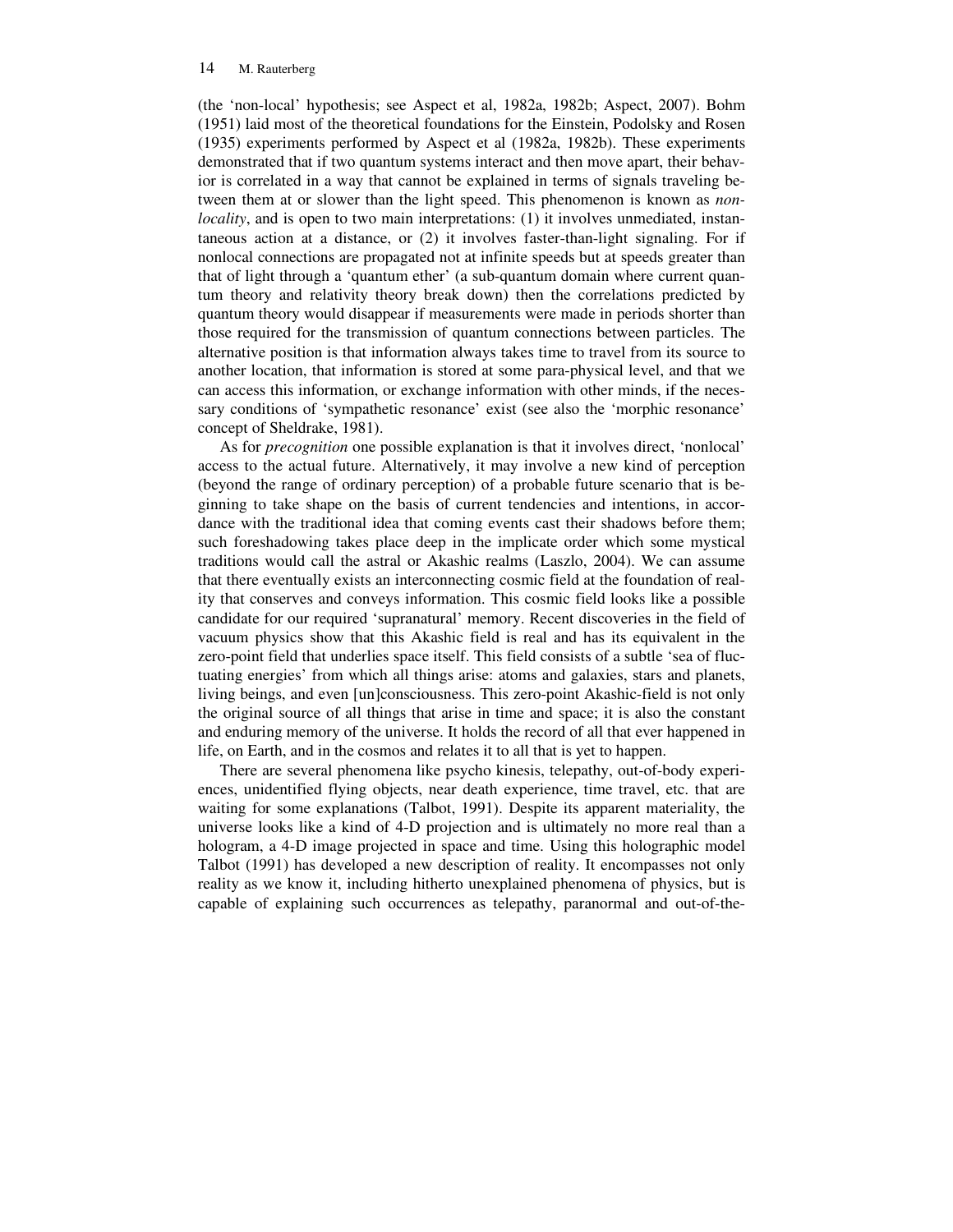body experiences, 'lucid' dreaming and even mystical and religious traditions such as cosmic unity and miraculous healings.

Mitchell (1996) believes that all psychic phenomena involve nonlocal resonance between the brain and the quantum vacuum, and consequent access to holographic, nonlocal information. In his view, this hypothesis could explain not only psycho kinesis and extra sensorial perception, but also out-of-body and near-death experiences, visions and apparitions, and evidence usually cited in favor of a reincarnating soul. One has to admit that these theories are often seen as speculative and not yet part of main stream science.

## **4 What is [Un]Consciousness?**

When I think of being conscious, I think of being awake and aware of my surroundings. Being conscious also means being aware of myself as individual. Mostly, people tend to think of being conscious as being alive. If something is breathing and able to move, I think of it as being conscious. If a human being is breathing and able to move, but not able to talk to me, or give me some indication that s/he is aware of my presence, I might not be so sure whether the person is conscious. I tend to think that the person should be responsive to the surrounding environment to be conscious. Being in a coma is considered to be the opposite of conscious, so called *nonconscious*. There are at least three forms of consciousness for humans: (1) the conscious state; (2) the subconscious state; and  $(3)$  the unconscious state. In my understanding of 'unconsciousness' I do not really focus on patients which are anesthetized to the best of current ability, with no clinical, EEG, motor or post-operative indications of awareness, or any other similar situations (e.g. coma). The unconscious state I have in mind is full operational and functional for a normal human living as a parallel background process of our mind and body, we are just not aware of (e.g. activities of the cerebellum). The subconscious can be turned into conscious (i.e. by paying attention to subconscious activities); the unconscious normally is not available to the conscious (i.e. the first problem with the unconscious is that it is *unconscious*). That is, by definition the unconscious represents all that is unknown about us. So how can we talk about something unknown? One solution to the problem is to deny its existence or to not talk about it. To a perfectly logical and rational mind, therefore, the unconscious is just a lot of nonsense! But not for me; let me try to explain why not.

An *iceberg* can serve as a useful metaphor to understand the unconscious mind (Dijksterhuis, 2007). As an iceberg floats in the water, the huge mass of it remains below the surface. Only a small percentage of the whole iceberg is visible above the surface. In this way, the iceberg is like the mind. The conscious mind is what we notice above the surface while the sub- and unconscious mind, the largest and most powerful part, remains unseen below the surface. The unconscious mind holds all awareness that is not presently in the conscious mind. All activities, memories, feelings and thoughts that are out of conscious awareness are by definition sub- or even unconscious.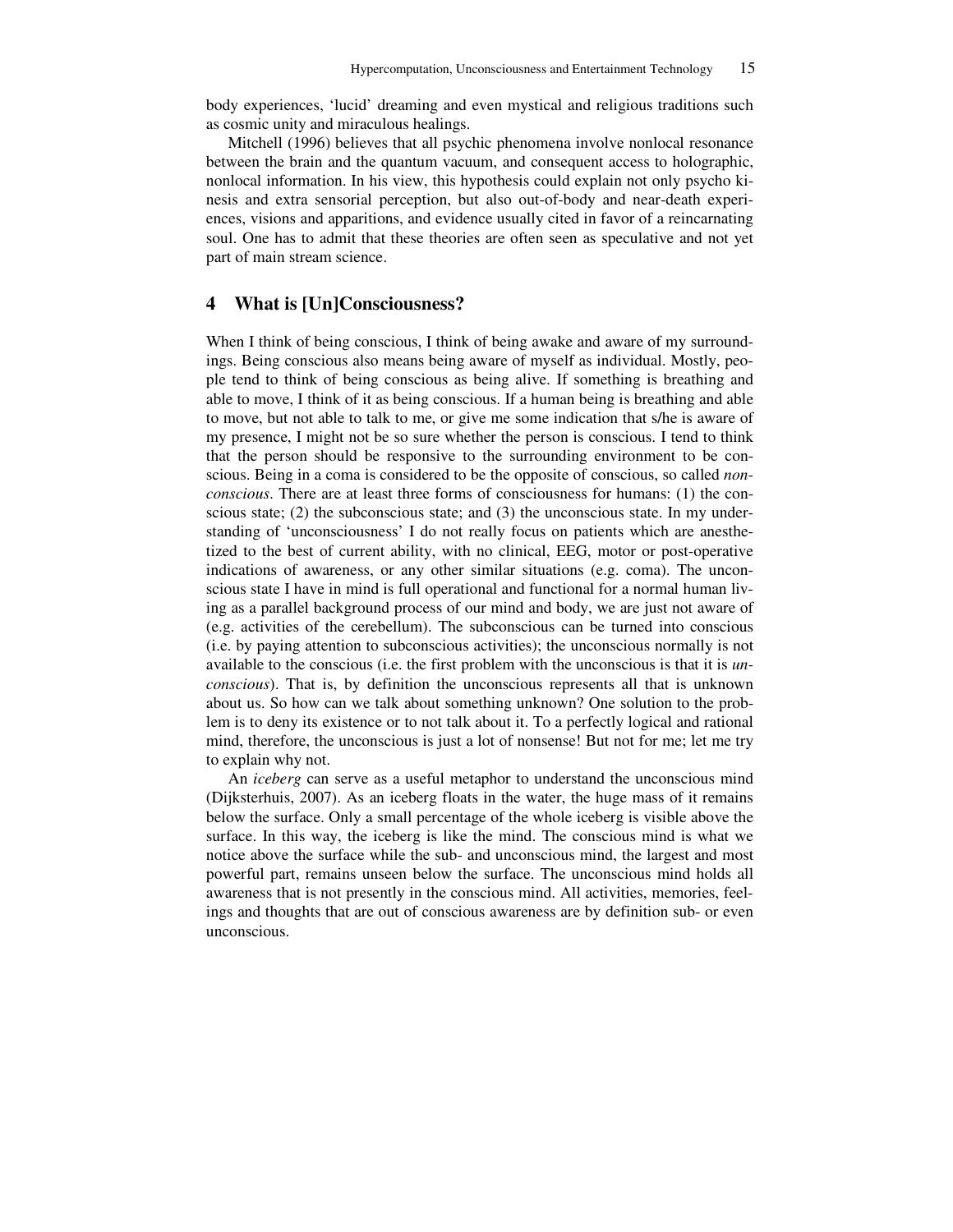In addition to Freud's individual unconscious (Freud, 1933), Jung has introduced the *collective unconscious* (Jung, 1934). This is the area of mind where all humanity shares experience and from where we draw on the archetypal energies and symbols that are common to us all (e.g. past life, near death, etc. memories are drawn from this level of the collective unconscious). Another, even deeper level can be described as the *universal unconscious* where experiences beyond just humanity's can also be accessed with regression process. Jung (1952) coined the term *synchronicity*, a temporal relationship between causally not related events but experienced as a meaningful coincidence. For Peat (1987) is synchronicity a possible bridge between mind and matter, a way to transform ourselves into getting access to unlimited information. The unconscious connection 'under the iceberg' between people is definitively more powerful than the connection on the conscious level (Dijksterhuis et al., 2006). Although the conscious mind, steeped in cognition and thought, is able to deceive the unconscious mind, based in feeling and intuition, will often give us information from under the iceberg that contradicts what is being communicated consciously (Nakatsu, Rauterberg & Salem, 2006).

Libet (1994; 1999) proposed that the emergent conscious experience be represented in a field, the *conscious mental field*. The *conscious mental field* would unify the experience generated by the many neural units. It would also be able to affect certain neural activities and form a basis for conscious will. The *conscious mental field* would be a new 'supranatural' field. It would be a nonphysical field, in the sense that it could not be directly observed or measured by any external physical means. The *conscious mental field* theory is outrageously radical, in that it proposes a mode of intracerebral communication which can proceed without requiring neural pathways. The *conscious mental field* theory provides a 'mechanism' that fits the known properties of conscious experience, including that of conscious free will. It is not dualism, in the Cartesian sense; the *conscious mental field* does not exist without the living brain, and is an emergent property of that brain.

## **5 Discussion and Conclusions**

Looking back, I started discussing the recent outcome to the question 'do humans hypercompute'. This resulted in the concept of hypercomputation beyond universal Turing machines. Hypercomputing seems to be timeless and accessing an infinite memory. A new type of field theory (i.e. Akashic, conscious mental, cosmic, hologram, planetary, quantum, morphic, noosphere, etc.) can provide this supranatural memory. But what has this all to do with entertainment? Nakatsu, Rauterberg and Salem (2006) introduced the concept of Kansei mediation as enabling entertainment technology for cultural transformations (Andrews, 1996). Here is my proposal: let us assume that the human is hypercomputing and this is done unconscious (Dijksterhuis & Nordgren, 2006; Dijksterhuis et al, 2006). The unconscious has access to a supranatural field and can communicate via resonance in a holistic manner. Let us further assume that the individual unconscious is part of the collective unconscious which is embedded in and forms culture.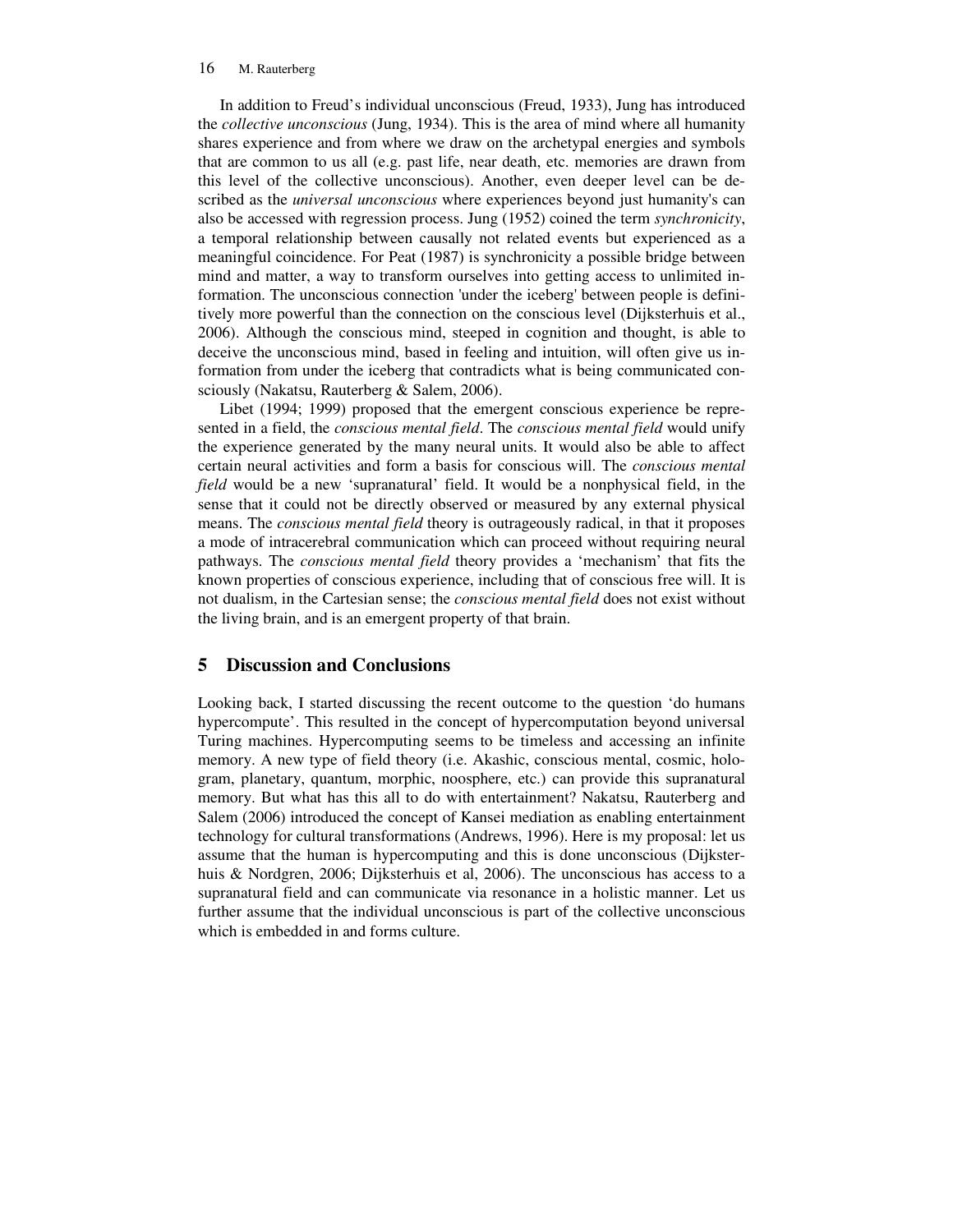Now I have to introduce my understanding of 'culture' (see also Rauterberg, 2007; Kooijmans & Rauterberg, 2007). Westerners and East Asians perceive the world and act in it in very different ways (Nisbett et al, 2001; Nisbett & Masuda, 2003). Westerners pay primarily attention to some focal object, analyzing its attributes and categorizing it in an effort to find out what determinate its behaviour. Determinates used mainly formal logic. Causal attributions tend to focus exclusively on the object and are therefore often mistaken. On the other side, East Asians pay primarily attention to a broad perceptual and conceptual field, noticing relationships and changes and grouping objects based on familiarities rather than categories. They relate causal attributions to the context instead of objects. Mainly social factors are directing the East Asians' attention. They live in complex social networks with determined role relations. Attention to the context is more important than to objects for effective functioning. Westerners live independently in less constraining social worlds and attend to the object and their goals with respect to it. Physical 'affordances' of the environment can also influence perception but is assumed less important. The built environments of the East are more complex and contain more objects than do those of the West. In addition, artistic products of the East emphasize the field and deemphasize objects. In contrast, Western art renders less of the field and emphasizes individual objects and people (Nisbett & Masuda, 2003).

Cultural theories can be discussed as falling into four focal areas (Keesing, 1974): (1) cultures as adaptive systems, (2) cultures as ideational systems, (3) cultures as socio-cultural systems, and (4) cultures as symbolic systems that are cumulative creations of mind. Conceiving culture as an ideational subsystem within a vastly complex system, biological, economical, social and symbolic, and grounding our abstract models and theories in the creation and usage of artefacts should make it possible to deepen the understanding of ourselves and our future. Whether the concept of culture has to be refined, radically reinterpreted, or progressively extinguished will probably not matter in the long run, unless we can not find a way to ask the right strategic questions, identifying connections that would otherwise be unseen, and therefore to enable us finding the best answers for our cultural development. Therefore ambient culture focuses nowadays on the development of open systems that understand and support the rituals of our living and adapt themselves to people through time and space (Marzano, 2006). Wegner (1997) can show that interactive systems (with a human in the loop) are more powerful than just rule-based machines.

I started the cultural computing project ALICE as an interactive, entertaining experience (see Nakatsu, Rauterberg & Vorderer, 2005) inspired from 'Alice in Wonderland' (Carroll, 1865). In the scope of this project interactive adventures are experiences provided by an augmented reality environment based on selected parts from Lewis Carroll's book 'Alice's Adventures in Wonderland'. The user assumes the role of Alice and explores this interactive narrative. ALICE is an exploration of interactive story-telling in augmented reality (Hu et al, 2008). By exploiting the unique characteristics of augmented reality compared to established media such as film and interactive media, the project uses augmented reality as a new medium for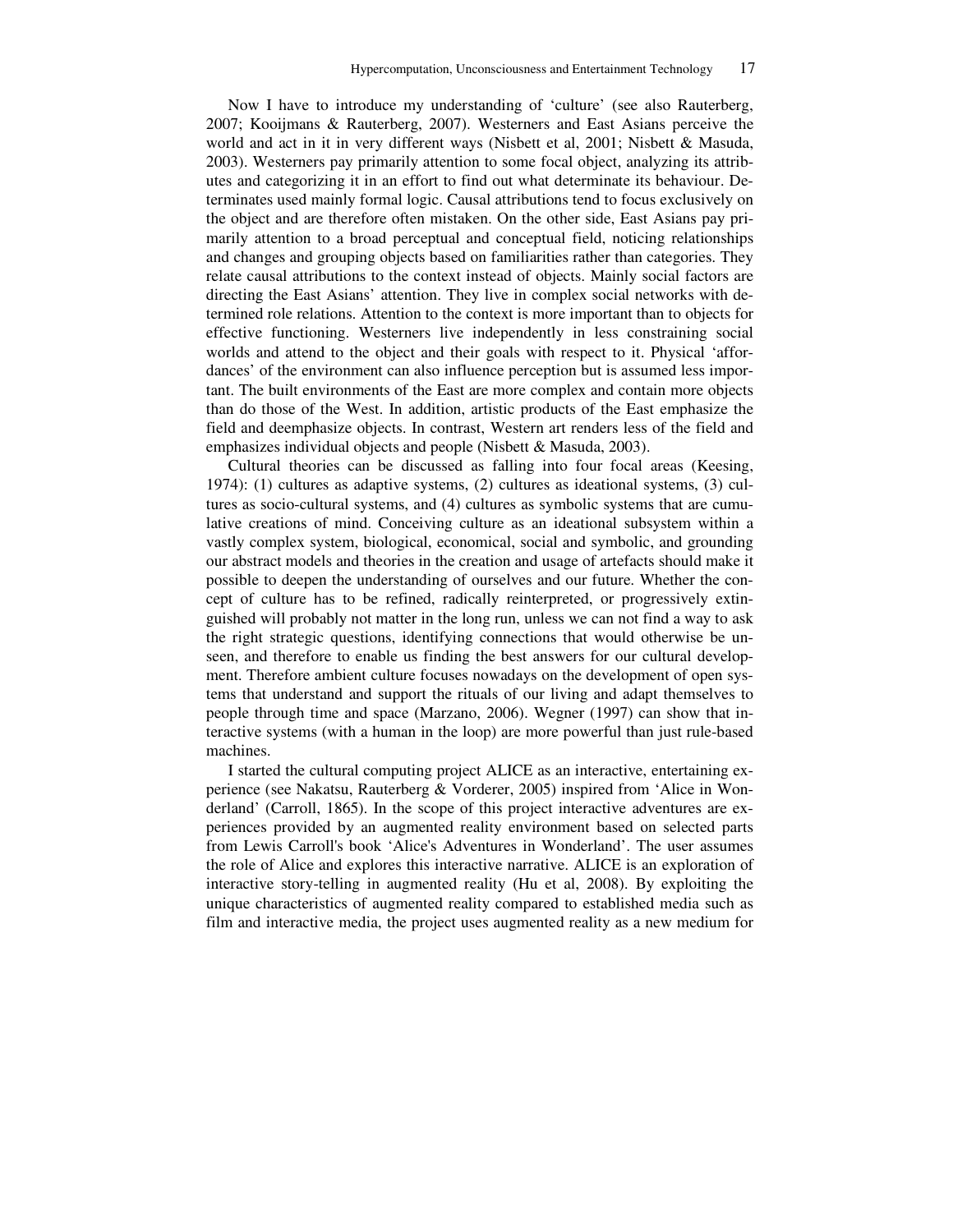edutainment and entertainment as a particular carrier for cultural transformations. Innovations include the refashioning of conventions used in film and interactive tools for the development of an augmented reality narrative, and the use of simple artificial virtual and real characters (avatar and robot respectively) to create an immersive interactive experience.

In ALICE real and virtual agents (i.e. rabbit and caterpillar robot, Cheshire cat) act as characters who lead the user through virtual and real locations, moral choices and emotional states. The narrative is a surreal quest, sometimes funny, sometimes disturbing. The character White Rabbit (representing the concept of time) introduces him and joins with the user in a series of absurdist challenges. ALICE is an educational journey towards the user's heart's desire, designed to provoke self-reflection on a number of other issues: bullying and trusting others; selfish- and selflessness; enjoying the moment or sublimating pleasure. The user is given the opportunity to occupy and experience any of these mental and emotional positions. ALICE can be used to give interesting examples of many of the basic concepts of adolescent psychology. Alice's experiences can be seen as symbolic depictions of important aspects of adolescent development, such as initiation, identity formation, and physical, cognitive, moral, and social development (Lough, 1983). Alice's adventures are de- and reconstructive in nature and as such are directly challenging the strongly held belief of a linear, single track and sequential reality.

**Acknowledgements.** I am very grateful to my colleagues who made it possible: Sjriek Alers, Dimar Aliakseyeu, Chet Bangaru, Christoph Bartneck, Razvan Cristescu, Jun Hu, Elco Jacobs, Joran Jessurun, Tijn Kooijmans, Hao Liu, Jeroen Peerbolte, Ben Salem, Christoph Seyferth, Vanessa Sawirjo, Joran van Aart, Dirk van de Mortel, Geert van den Boomen, Ton van der Graft, Arrens van Herwijnen, Tijn van Lierop, CheeFai Tan. I have also to thank Microsoft Research in Cambridge and my department of Industrial Design for the financial support.

## **References**

- Andrews, S. (1996). Promoting a sense of connectedness among individuals by scientifically demonstrating the existence of a planetary consciousness? *Alternative Therapies*, vol. 2, no. 3, pp. 39- 45.
- Aspect A. (2007). Quantum mechanics: to be or not to be local. *Nature*, vol. 446, pp. 866-867.
- Aspect A., Dalibard J. and Roger G. (1982a). Experimental test of Bell's inequalities using timevarying analyzers. *Physical Review Letters*, vol. 49, no. 25, pp. 1804-1807.
- Aspect A., Grangier P. and Roger G. (1982b). Experimental realization of Einstein-Podolsky-Rosen-Bohm Gedankenexperiment: a new violation of Bell's inequalities. *Physical Review Letters*, vol. 49, no. 2, pp. 91-94.
- Bennett CH. and DiVincenzo DP. (2000). Quantum information and computation. *Nature*, vol. 404, pp. 247-255.
- Bohm DJ. (1951). *Quantum theory*. Prentice-Hall, Englewood Cliffs.
- Bringsjord S. and Arkoudas K. (2004). The modal argument for hypercomputing minds. *Journal of Theoretical Computer Science*, vol. 317, nos. 1-3, pp. 167-190.
- Carroll L. (1865). *Alice's adventures in wonderland*. Macmillan, London.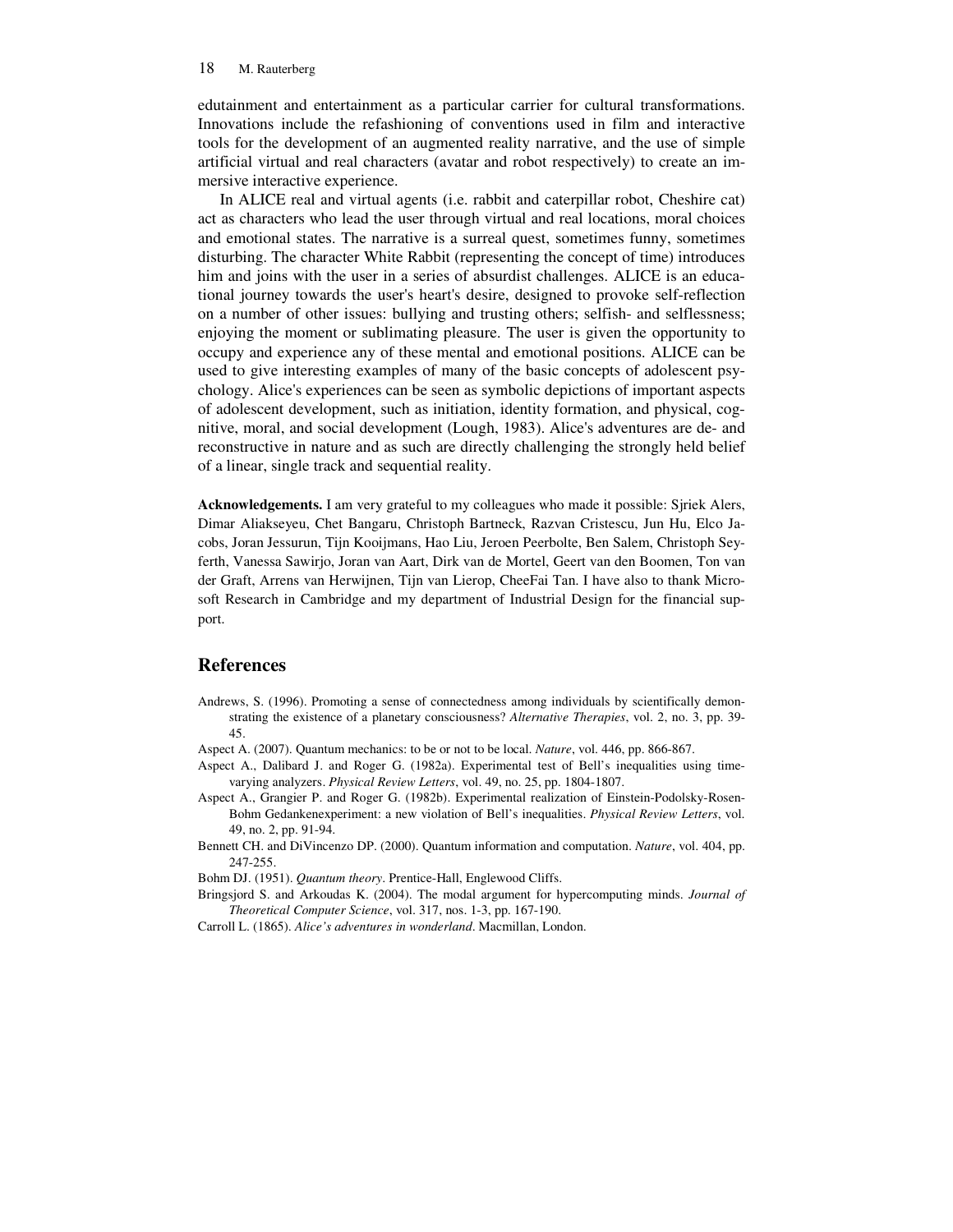- Church A. (1936). An unsolvable problem of elementary number theory. *American Journal of Mathematics*, vol. 58, pp. 345-363.
- Copeland BJ. (2004). Hypercomputation: philosophical issues. *Theoretical Computer Science*, vol. 317, pp. 251-267.
- Devlin K. (2002). Kurt Gödel-separating truth from proof in mathematics. *Science*, vol. 298, pp. 1899- 1900.
- Dijksterhuis A. (2007). *Het slimme onbewuste, denken met gevoel*. Bert Bakker, Amsterdam.
- Dijksterhuis A. and Nordgren L. (2006). A theory of unconscious thought. *Perspectives on Psychology*, vol. 1, no. 2, pp. 95-109.
- Dijksterhuis A., Bos M.W., Nordgren L.F. and van Baaren R.B. (2006). On making the right choice: the deliberation-without-attention effect. *Science*, vol. 311, pp. 1005-1007.
- Einstein A., Podolsky B. and Rosen N. (1935). Can quantum-mechanical description of physical reality be considered complete? *Physical Review*, vol. 47, no. 10, pp. 777-780.
- Eliasmith C. (2002). The myth of the Turing machine: the failings of functionalism and related theses. *Journal of Experimental & Theoretical Artificial Intelligence*, vol. 14, no. 1, pp. 1 – 8.
- Freud S. (1933). *New introductory lectures on psychoanalysis*, standard edition, vol. 22, Hogarth Press, London.
- Gödel K. (1951). Some basic theorems on the foundations of mathematics and their implications (Gibbs Lecture). In: S. Feferman et al (1995, eds.) *Collected works III. Unpublished essays and lectures*, (pp. 304-323), Oxford University Press, Oxford.
- Hanson PP. (2000). Physics, logic and the phenomenal. *Minds and Machines*, vol. 10, pp. 391-400.
- Heisenberg W. (1930). Physikalische Prinzipien der Quantentheorie. Hirzel, Leipzig. [English translation: The Physical Principles of Quantum Theory (1930), University of Chicago Press, Chicago].
- Hodges A. (2008). Alan Turing, logical and physical. In: SB. Cooper, B. Löwe and A. Sorbi (eds.) *New computational paradigms* (pp. 3-15). Springer.
- Hu J., Bartneck C., Salem B. and Rauterberg M. (2008). ALICE's adventures in cultural computing. *International Journal of Arts and Technology,* in press.
- Itano WM., Heinzen DJ., Bollinger JJ. and Wineland DJ. (1990). Quantum Zeno effect. *Physical Review A*, vol. 41, no. 5, pp. 2295-2300.
- Jung CG. (1934). *Die Archetypen und das kollektive Unbewußte*. Gesammelte Werke, vol. 9/I, Walter, Olten.
- Jung CG. (1952). *Synchronicity: an acausal connecting principle*. Ark, London.
- Keesing RM. (1974). Theories of culture. *Annual Review of Anthropology*, vol. 3, pp. 73-97.
- Kooijmans T., Rauterberg M. (2007). Cultural computing and the self concept: towards unconscious metamorphosis. In: L. Ma, M. Rauterberg, and R. Nakatsu (Eds.): *Entertainment Computing - ICEC 2007* (LNCS 4740, pp. 171–181), Springer.
- Laszlo E. (2004). *Science and the Akashic field: an integral theory of everything*. Inner Traditions.
- Libet B. (1994). A testable field theory of mind-brain interaction. *Journal of Consciousness Studies*, vol. 1, no. l, pp. 119–26.
- Libet B. (1999). Do we have free will?. *Journal of Consciousness Studies*, vol. 6, nos. 8–9, pp. 47–57.
- Lough GC. (1983). Alice in Wonderland and cognitive development: teaching with examples. *Journal of Adolescence*, vol. 6, no. 4, pp. 305-315.
- Lupacchini R. (2007). Finite machines, mental procedures, and modern physics. *Acta Biomedica*, vol. 78, no. 1, pp. 39-46.
- Marzano, S. (2006.). Ambient culture. In: E. Aarts and J. Encarnação (Eds.) *True visions- the emergence of ambient intelligence* (pp. 35-52). Springer.
- Minsky M. (1967). *Computation: finite and infinite machines.* Prentice-Hall, Inc., N.J.
- Mitchell E. (1996). *The way of the explorer: an Apollo astronaut's journey through the material and mystical Worlds*. Putnam, New York.
- Mulhauser GR. (1998). *Mind out of matter: Topics in the physical foundations of consciousness and cognition*. Kluwer Academic Publishers, Dordrecht.